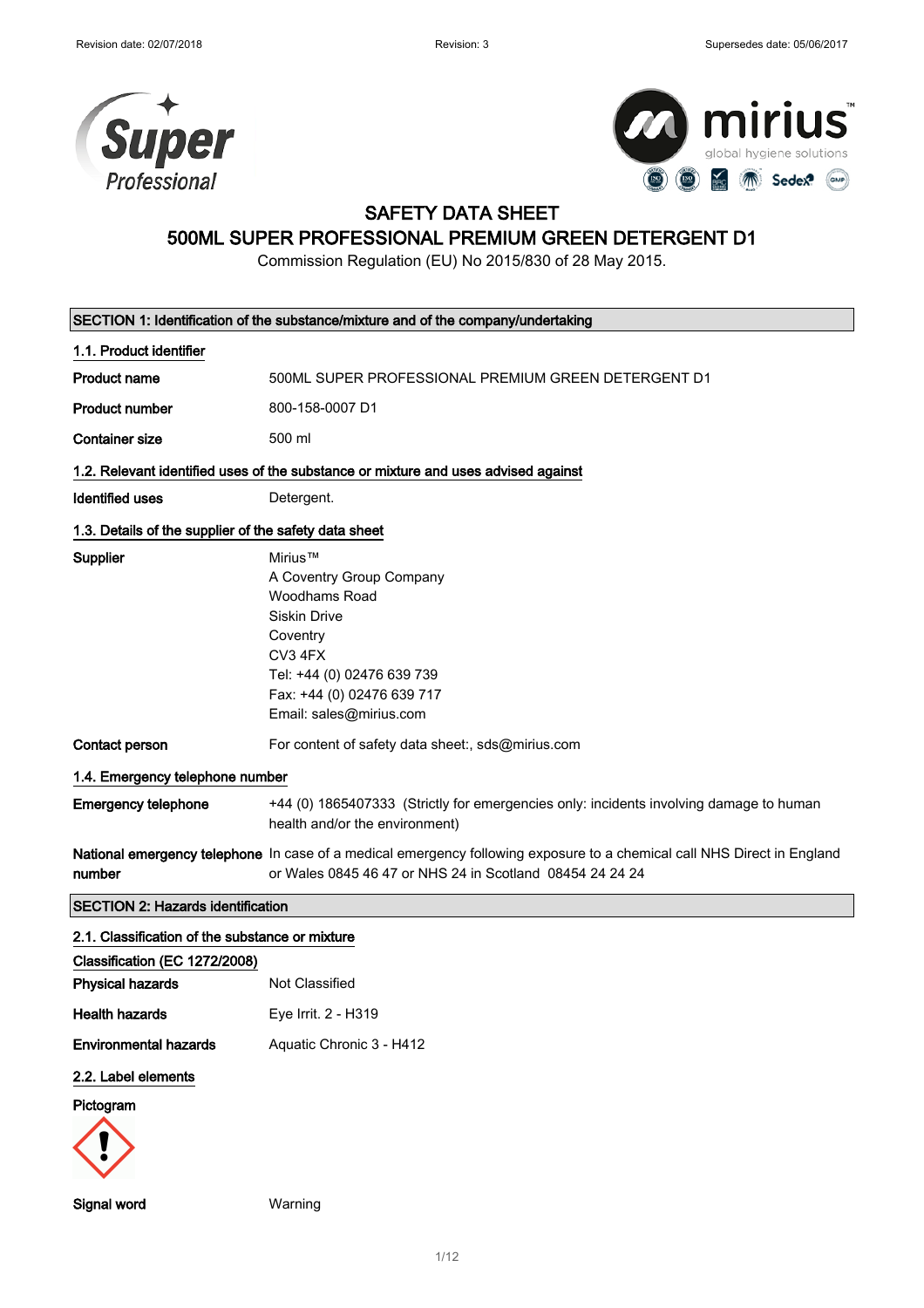| <b>Hazard statements</b>                  | H319 Causes serious eye irritation.<br>H412 Harmful to aquatic life with long lasting effects.                                                                                                                                                                                                                                                                                                                                           |
|-------------------------------------------|------------------------------------------------------------------------------------------------------------------------------------------------------------------------------------------------------------------------------------------------------------------------------------------------------------------------------------------------------------------------------------------------------------------------------------------|
| <b>Precautionary statements</b>           | P102 Keep out of reach of children.<br>P264 Wash contaminated skin thoroughly after handling.<br>P280 Wear protective gloves.<br>P305+P351+P338 IF IN EYES: Rinse cautiously with water for several minutes. Remove<br>contact lenses, if present and easy to do. Continue rinsing.<br>P337+P313 If eye irritation persists: Get medical advice/ attention.<br>P501 Dispose of contents/ container in accordance with local regulations. |
| Contains                                  | C12-14-ALKYL ETHER SULFATES, COCONUT DIETHANOLAMIDE, AMINES, C12-14 -<br>ALKYLDIMETHYL, N-OXIDES                                                                                                                                                                                                                                                                                                                                         |
| Detergent labelling                       | 15 - < 30% anionic surfactants, < 5% non-ionic surfactants, < 5% perfumes, Contains d-<br>LIMONENE, 2-Bromo-2-nitropropane-1, 3-diol                                                                                                                                                                                                                                                                                                     |
| Supplementary precautionary<br>statements | P310 Immediately call a POISON CENTER/ doctor.<br>P321 Specific treatment (see medical advice on this label).<br>P332+P313 If skin irritation occurs: Get medical advice/attention.<br>P362+P364 Take off contaminated clothing and wash it before reuse.<br>P302+P352 IF ON SKIN: Wash with plenty of water.                                                                                                                            |

#### 2.3. Other hazards

This product does not contain any substances classified as PBT or vPvB.

| <b>SECTION 3: Composition/information on ingredients</b> |                      |                                                      |
|----------------------------------------------------------|----------------------|------------------------------------------------------|
| 3.2. Mixtures                                            |                      |                                                      |
| C12-14-ALKYL ETHER SULFATES                              |                      | 10-30%                                               |
| CAS number: 68891-38-3                                   | EC number: 500-234-8 | REACH registration number: 01-<br>2119488639-16-XXXX |
| Classification                                           |                      | Classification (67/548/EEC or 1999/45/EC)            |
| Skin Irrit. 2 - H315                                     | Xi;R38,R41.          |                                                      |
| Eye Dam. 1 - H318                                        |                      |                                                      |
| Aquatic Chronic 3 - H412                                 |                      |                                                      |
| AMINES, C12-14 -ALKYLDIMETHYL, N-OXIDES                  |                      | 1%                                                   |
| CAS number: 308062-28-4                                  | EC number: 931-292-6 | REACH registration number: 01-<br>2119490061-47-XXXX |
| M factor (Acute) = $1$                                   |                      |                                                      |
| Classification                                           |                      | Classification (67/548/EEC or 1999/45/EC)            |
| Acute Tox. 4 - H302                                      |                      | Xn;R22. Xi;R38,R41. N;R50.                           |
| Skin Irrit. 2 - H315                                     |                      |                                                      |
| Eye Dam. 1 - H318                                        |                      |                                                      |
| Aquatic Acute 1 - H400                                   |                      |                                                      |
| Aquatic Chronic 2 - H411                                 |                      |                                                      |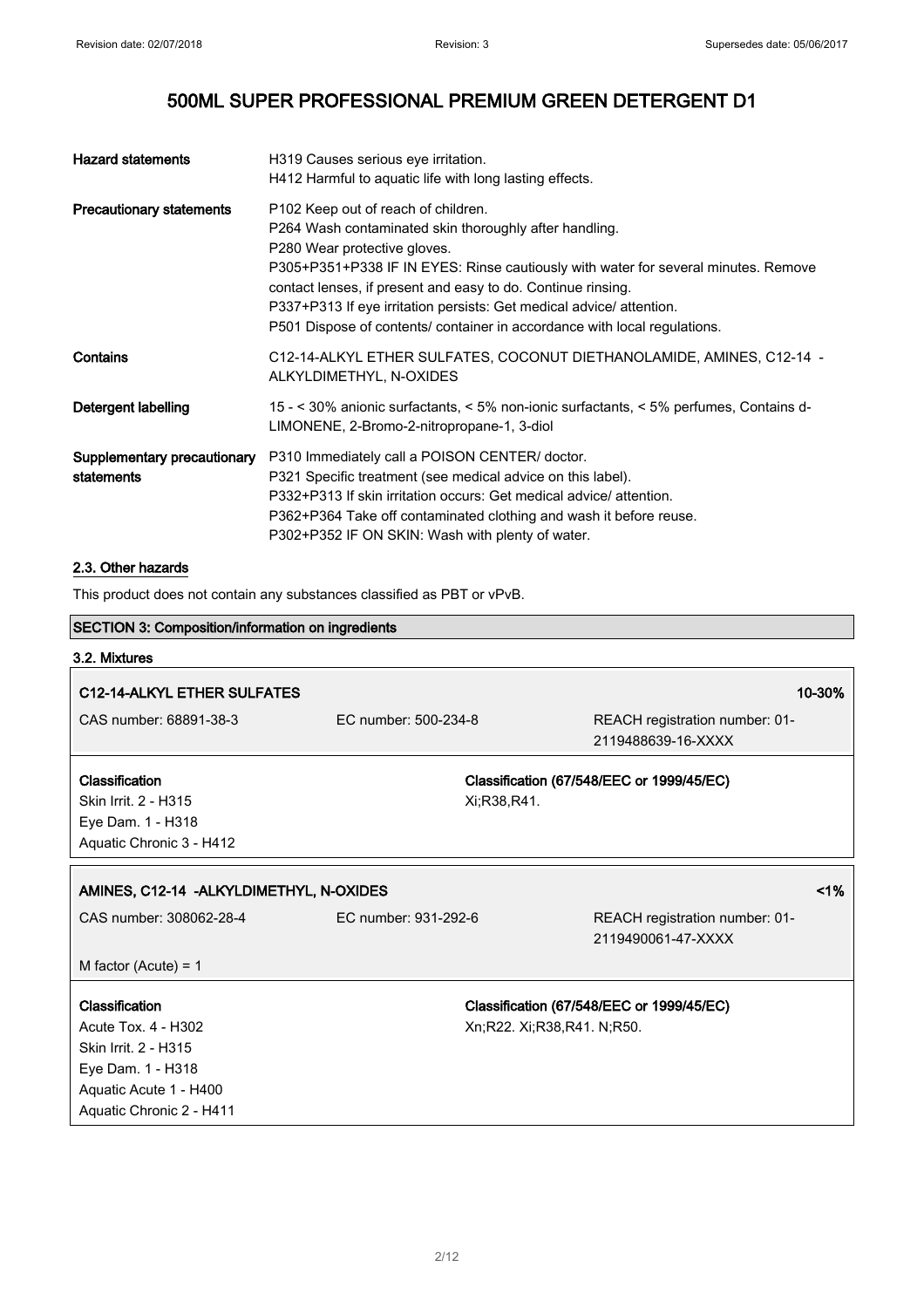| <b>BRONOPOL (INN)</b>    |                               |                                                      | $1\%$ |
|--------------------------|-------------------------------|------------------------------------------------------|-------|
| CAS number: 52-51-7      | EC number: 200-143-0          | REACH registration number: 01-<br>2119980938-15-XXXX |       |
| M factor (Acute) = $10$  |                               |                                                      |       |
|                          |                               |                                                      |       |
| <b>Classification</b>    |                               | Classification (67/548/EEC or 1999/45/EC)            |       |
| Acute Tox. 4 - H302      | Xn;R21/22 Xi;R37/38,R41 N;R50 |                                                      |       |
| Acute Tox. 4 - H312      |                               |                                                      |       |
| Skin Irrit. 2 - H315     |                               |                                                      |       |
| Eye Dam. 1 - H318        |                               |                                                      |       |
| STOT SE 3 - H335         |                               |                                                      |       |
| Aquatic Acute 1 - H400   |                               |                                                      |       |
| Aquatic Chronic 2 - H411 |                               |                                                      |       |

The Full Text for all R-Phrases and Hazard Statements are Displayed in Section 16.

| <b>SECTION 4: First aid measures</b>                                            |                                                                                                                                                                                                                                                                              |  |
|---------------------------------------------------------------------------------|------------------------------------------------------------------------------------------------------------------------------------------------------------------------------------------------------------------------------------------------------------------------------|--|
| 4.1. Description of first aid measures                                          |                                                                                                                                                                                                                                                                              |  |
| <b>General information</b>                                                      | Provide eyewash station.                                                                                                                                                                                                                                                     |  |
| Inhalation                                                                      | Move affected person to fresh air at once. Rinse nose and mouth with water. Get medical<br>attention if any discomfort continues.                                                                                                                                            |  |
| Ingestion                                                                       | Never give anything by mouth to an unconscious person. Do not induce vomiting. Rinse<br>mouth thoroughly with water. Get medical attention if any discomfort continues.                                                                                                      |  |
| <b>Skin contact</b>                                                             | Rinse immediately with plenty of water. Remove contaminated clothing. Get medical attention<br>if irritation persists after washing.                                                                                                                                         |  |
| Eye contact                                                                     | Rinse immediately with plenty of water. Remove any contact lenses and open eyelids wide<br>apart. Continue to rinse for at least 15 minutes. Get medical attention if symptoms are severe<br>or persist after washing. Show this Safety Data Sheet to the medical personnel. |  |
| 4.2. Most important symptoms and effects, both acute and delayed                |                                                                                                                                                                                                                                                                              |  |
| <b>General information</b>                                                      | Provide eyewash station.                                                                                                                                                                                                                                                     |  |
| <b>Skin contact</b>                                                             | Prolonged contact may cause redness, irritation and dry skin.                                                                                                                                                                                                                |  |
| Eye contact                                                                     | The product is irritating to eyes and skin. Prolonged or repeated exposure may cause the<br>following adverse effects: Irritation and redness, followed by blurred vision. Corneal damage.<br>Risk of serious damage to eyes.                                                |  |
| 4.3. Indication of any immediate medical attention and special treatment needed |                                                                                                                                                                                                                                                                              |  |
| Notes for the doctor                                                            | No specific recommendations.                                                                                                                                                                                                                                                 |  |
| <b>SECTION 5: Firefighting measures</b>                                         |                                                                                                                                                                                                                                                                              |  |
| 5.1. Extinguishing media                                                        |                                                                                                                                                                                                                                                                              |  |
| Suitable extinguishing media                                                    | The product is not flammable. Use fire-extinguishing media suitable for the surrounding fire.<br>Foam, carbon dioxide or dry powder.                                                                                                                                         |  |
| 5.2. Special hazards arising from the substance or mixture                      |                                                                                                                                                                                                                                                                              |  |
| <b>Hazardous combustion</b><br>products                                         | Thermal decomposition or combustion products may include the following substances: Oxides<br>of carbon. Toxic gases or vapours.                                                                                                                                              |  |
| 5.3. Advice for firefighters                                                    |                                                                                                                                                                                                                                                                              |  |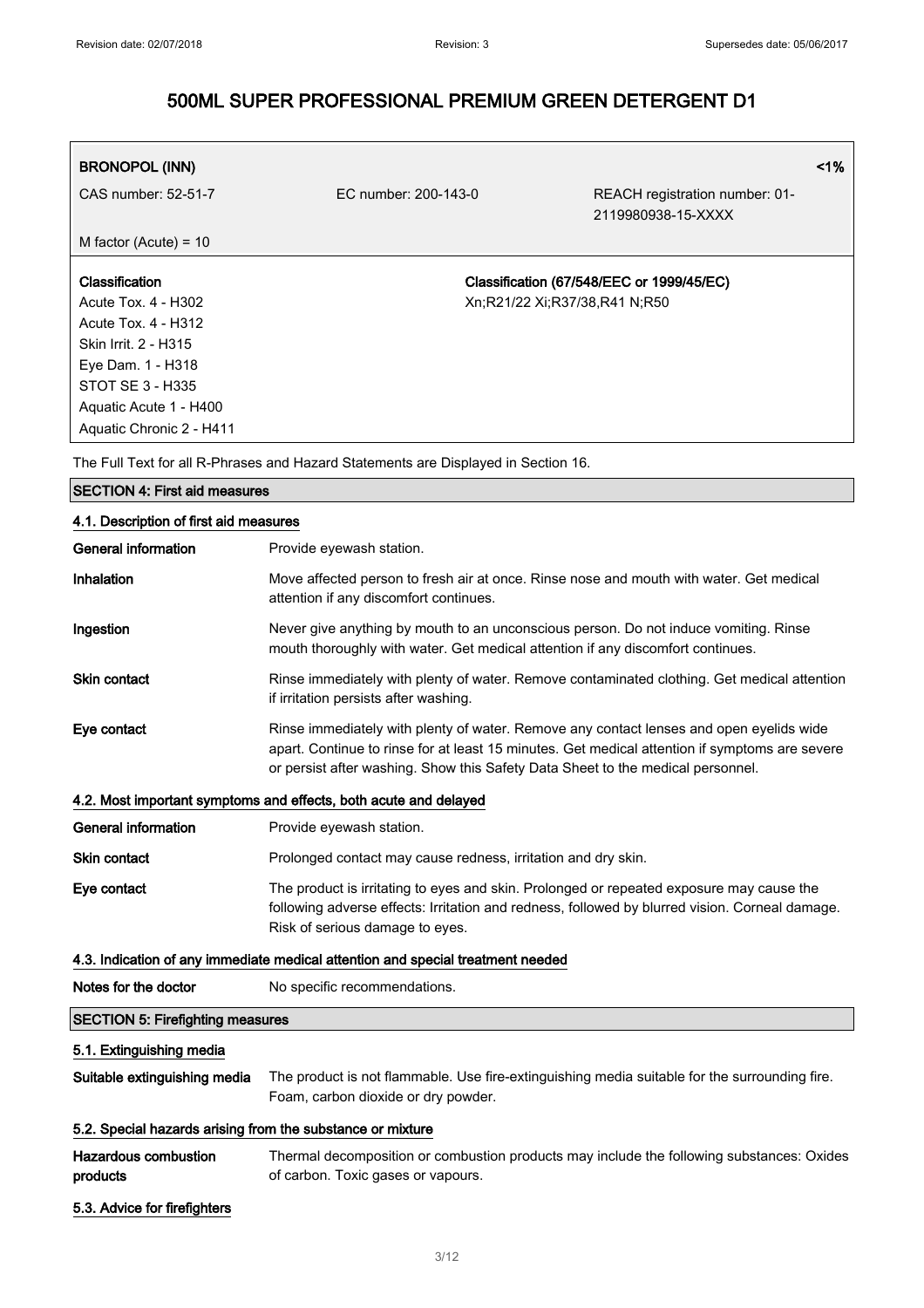| Protective actions during<br>firefighting                 | Control run-off water by containing and keeping it out of sewers and watercourses.                                                                                                                                                                                                                                                               |  |
|-----------------------------------------------------------|--------------------------------------------------------------------------------------------------------------------------------------------------------------------------------------------------------------------------------------------------------------------------------------------------------------------------------------------------|--|
| Special protective equipment<br>for firefighters          | Wear positive-pressure self-contained breathing apparatus (SCBA) and appropriate protective<br>clothing.                                                                                                                                                                                                                                         |  |
| <b>SECTION 6: Accidental release measures</b>             |                                                                                                                                                                                                                                                                                                                                                  |  |
|                                                           | 6.1. Personal precautions, protective equipment and emergency procedures                                                                                                                                                                                                                                                                         |  |
| <b>Personal precautions</b>                               | For personal protection, see Section 8. Treat the spilled material according to the instructions<br>in the clean-up section. Take care as floors and other surfaces may become slippery.                                                                                                                                                         |  |
| 6.2. Environmental precautions                            |                                                                                                                                                                                                                                                                                                                                                  |  |
| <b>Environmental precautions</b>                          | Collect and dispose of spillage as indicated in Section 13. Do not discharge into drains or<br>watercourses or onto the ground.                                                                                                                                                                                                                  |  |
| 6.3. Methods and material for containment and cleaning up |                                                                                                                                                                                                                                                                                                                                                  |  |
| Methods for cleaning up                                   | Stop leak if safe to do so. Absorb in vermiculite, dry sand or earth and place into containers.<br>Flush contaminated area with plenty of water. Avoid the spillage or runoff entering drains,<br>sewers or watercourses.                                                                                                                        |  |
| 6.4. Reference to other sections                          |                                                                                                                                                                                                                                                                                                                                                  |  |
| Reference to other sections                               | For personal protection, see Section 8. See Section 11 for additional information on health<br>hazards. For waste disposal, see Section 13.                                                                                                                                                                                                      |  |
| <b>SECTION 7: Handling and storage</b>                    |                                                                                                                                                                                                                                                                                                                                                  |  |
| 7.1. Precautions for safe handling                        |                                                                                                                                                                                                                                                                                                                                                  |  |
| <b>Usage precautions</b>                                  | Provide adequate ventilation. Avoid spilling. Avoid contact with skin and eyes. Wear protective<br>clothing as described in Section 8 of this safety data sheet. Avoid breathing vapour/spray. Do<br>not mix with other household chemical products. Do not mix with acid.                                                                       |  |
| Advice on general<br>occupational hygiene                 | Good personal hygiene procedures should be implemented. Do not eat, drink or smoke when<br>using this product. Wash skin thoroughly after handling. Take off contaminated clothing and<br>wash it before reuse. Use appropriate hand lotion to prevent defatting and cracking of skin.                                                           |  |
|                                                           | 7.2. Conditions for safe storage, including any incompatibilities                                                                                                                                                                                                                                                                                |  |
| <b>Storage precautions</b>                                | Store in tightly-closed, original container in a dry, cool and well-ventilated place. Store at room<br>temperature. Keep out of the reach of children. Keep away from heat, hot surfaces, sparks,<br>open flames and other ignition sources. No smoking.                                                                                         |  |
| 7.3. Specific end use(s)                                  |                                                                                                                                                                                                                                                                                                                                                  |  |
| Specific end use(s)                                       | The identified uses for this product are detailed in Section 1.2.                                                                                                                                                                                                                                                                                |  |
| <b>SECTION 8: Exposure Controls/personal protection</b>   |                                                                                                                                                                                                                                                                                                                                                  |  |
| 8.1. Control parameters                                   |                                                                                                                                                                                                                                                                                                                                                  |  |
|                                                           | C12-14-ALKYL ETHER SULFATES (CAS: 68891-38-3)                                                                                                                                                                                                                                                                                                    |  |
| <b>DNEL</b>                                               | Workers - Inhalation; Long term systemic effects: 175 mg/m <sup>3</sup><br>Workers - Dermal; Long term systemic effects: 2750 mg/kg/day<br>Consumer - Inhalation; Long term systemic effects: 52 mg/m <sup>3</sup><br>Consumer - Dermal; Long term systemic effects: 1650 mg/kg/day<br>Consumer - Oral; Long term systemic effects: 15 mg/kg/day |  |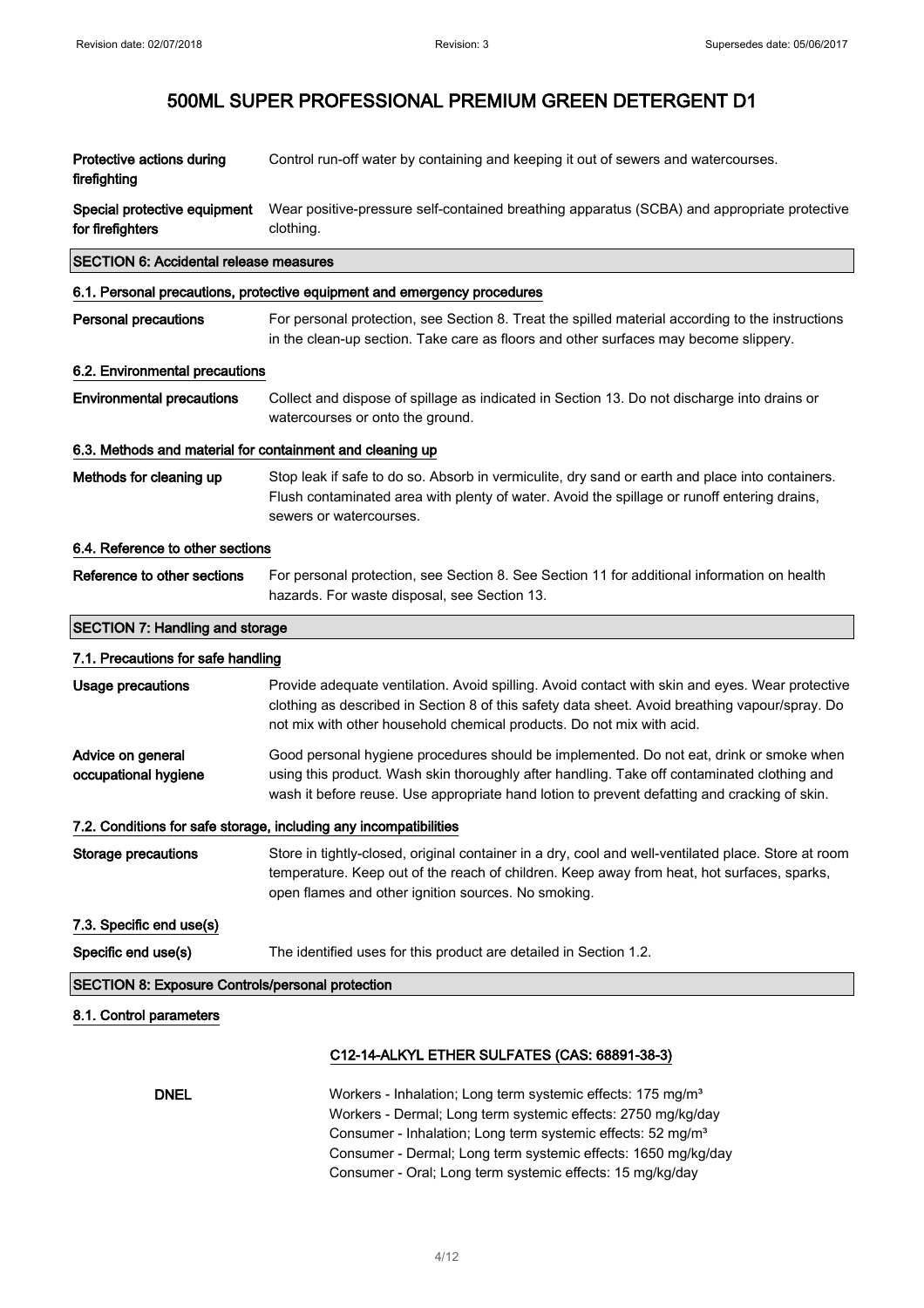| <b>PNEC</b>               | - Fresh water; 0.24 mg/l<br>- Marine water; 0.024 mg/l<br>- Intermittent release; 0.071 mg/l<br>- Sediment, Fresh water; 0.917 mg/kg<br>- Sediment, Marine water; 0.092 mg/kg<br>- Soil; 7.5 mg/kg<br>$-$ STP; 10,000 mg/l                                                                                                                                                          |  |
|---------------------------|-------------------------------------------------------------------------------------------------------------------------------------------------------------------------------------------------------------------------------------------------------------------------------------------------------------------------------------------------------------------------------------|--|
|                           | AMINES, C12-14 -ALKYLDIMETHYL, N-OXIDES (CAS: 308062-28-4)                                                                                                                                                                                                                                                                                                                          |  |
| <b>DNEL</b>               | Workers - Inhalation; Long term systemic effects: 15.5 mg/m <sup>3</sup><br>Workers - Dermal; Long term systemic effects: 11 mg/kg/day<br>General population - Inhalation; Long term systemic effects: 3.8 mg/m <sup>3</sup><br>General population - Dermal; Long term systemic effects: 5.5 mg/kg/day<br>General population - Oral; Long term systemic effects: 0.44 mg/kg/day     |  |
| <b>PNEC</b>               | - Fresh water; 0.034 mg/l<br>- Marine water; 0.003 mg/l<br>- STP; $24$ mg/l<br>- Sediment (Freshwater); 5.24 mg/kg<br>- Sediment (Marinewater); 0.524 mg/kg<br>- Soil; 1.02 mg/kg<br>DIETHANOLAMINE (CAS: 111-42-2)                                                                                                                                                                 |  |
| <b>DNEL</b>               | Workers - Inhalation; Long term local effects: 1 mg/m <sup>3</sup><br>Workers - Dermal; Long term systemic effects: 0.13 mg/cm <sup>2</sup><br>General population - Inhalation; Long term local effects: 0.25 mg/m <sup>3</sup><br>General population - Dermal; Long term systemic effects: 0.07 mg/kg/day<br>General population - Oral; Long term systemic effects: 0.06 mg/kg/day |  |
| <b>PNEC</b>               | - Fresh water; 0.02 mg/l<br>- Marine water; 0.002 mg/l<br>- STP; 100 mg/l<br>- Sediment (Freshwater); 0.092 mg/kg<br>- Sediment (Marinewater); 0.009 mg/kg<br>- Soil; 0.007 mg/kg                                                                                                                                                                                                   |  |
| LIMONENE (CAS: 5989-27-5) |                                                                                                                                                                                                                                                                                                                                                                                     |  |
| <b>DNEL</b>               | Workers - Inhalation; Long term systemic effects: 66.7 mg/m <sup>3</sup><br>Workers - Dermal; Long term systemic effects: 9.5 mg/kg/day<br>General population - Inhalation; Long term systemic effects: 16.6 mg/m <sup>3</sup><br>General population - Dermal; Long term systemic effects: 4.8 mg/kg/day<br>General population - Oral; Long term systemic effects: 4.8 mg/kg/day    |  |
| <b>PNEC</b>               | - Fresh water; 0.014 mg/l<br>- Marine water; 0.00014 mg/l<br>$-$ STP; 1.8 mg/l<br>- Sediment (Freshwater); 3.85 mg/kg<br>- Sediment (Marinewater); 0.385 mg/kg<br>- Soil; 0.763 mg/kg                                                                                                                                                                                               |  |

### BRONOPOL (INN) (CAS: 52-51-7)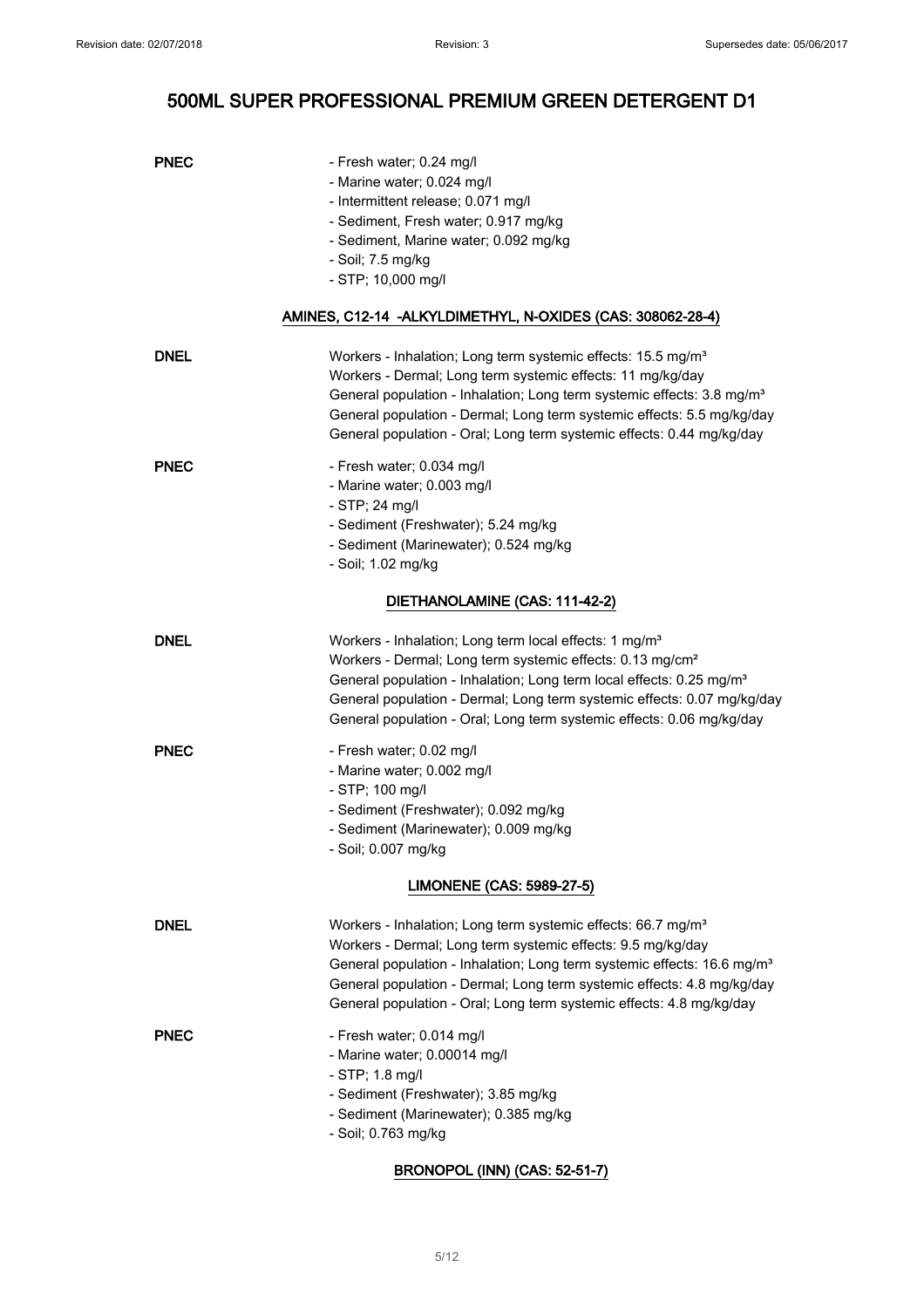| <b>DNEL</b>                         | Workers - Inhalation; Long term systemic effects: 4.1 mg/m <sup>3</sup><br>Workers - Inhalation; Short term systemic effects: 12.3 mg/m <sup>3</sup><br>Workers - Inhalation; Long term local effects: 4.2 mg/m <sup>3</sup><br>Workers - Inhalation; Short term local effects: 4.2 mg/m <sup>3</sup><br>Workers - Dermal; Long term systemic effects: 2.3 mg/kg/day<br>Workers - Dermal; Short term systemic effects: 7 mg/kg/day<br>Workers - Dermal; Long term local effects: 0.013 mg/cm <sup>2</sup><br>Workers - Dermal; Short term local effects: 0.013 mg/cm <sup>2</sup><br>General population - Inhalation; Long term systemic effects: 1.2 mg/m <sup>3</sup><br>General population - Inhalation; Short term systemic effects: 3.7 mg/m <sup>3</sup><br>General population - Inhalation; Long term local effects: 1.3 mg/m <sup>3</sup><br>General population - Inhalation; Short term local effects: 1.3 mg/m <sup>3</sup><br>General population - Dermal; Long term systemic effects: 1.4 mg/kg/day<br>General population - Dermal; Short term systemic effects: 4.2 mg/kg/day<br>General population - Dermal; Long term local effects: 0.008 mg/cm <sup>2</sup><br>General population - Dermal; Short term local effects: 0.008 mg/cm <sup>2</sup><br>General population - Oral; Long term systemic effects: 0.35 mg/kg/day<br>General population - Oral; Short term systemic effects: 1.1 mg/kg/day |  |
|-------------------------------------|-------------------------------------------------------------------------------------------------------------------------------------------------------------------------------------------------------------------------------------------------------------------------------------------------------------------------------------------------------------------------------------------------------------------------------------------------------------------------------------------------------------------------------------------------------------------------------------------------------------------------------------------------------------------------------------------------------------------------------------------------------------------------------------------------------------------------------------------------------------------------------------------------------------------------------------------------------------------------------------------------------------------------------------------------------------------------------------------------------------------------------------------------------------------------------------------------------------------------------------------------------------------------------------------------------------------------------------------------------------------------------------------------------------------|--|
| <b>PNEC</b>                         | - Fresh water; 0.01 mg/l<br>- Marine water; 0.008 mg/l<br>- Intermittent release; 0.0025 mg/l<br>- STP; 0.43 mg/l<br>- Sediment (Freshwater); 0.041 mg/kg<br>- Sediment (Marinewater); 0.00328 mg/kg<br>- Soil; 0.5 mg/kg                                                                                                                                                                                                                                                                                                                                                                                                                                                                                                                                                                                                                                                                                                                                                                                                                                                                                                                                                                                                                                                                                                                                                                                         |  |
| 8.2. Exposure controls              |                                                                                                                                                                                                                                                                                                                                                                                                                                                                                                                                                                                                                                                                                                                                                                                                                                                                                                                                                                                                                                                                                                                                                                                                                                                                                                                                                                                                                   |  |
| Protective equipment                |                                                                                                                                                                                                                                                                                                                                                                                                                                                                                                                                                                                                                                                                                                                                                                                                                                                                                                                                                                                                                                                                                                                                                                                                                                                                                                                                                                                                                   |  |
| Appropriate engineering<br>controls | Provide adequate ventilation.                                                                                                                                                                                                                                                                                                                                                                                                                                                                                                                                                                                                                                                                                                                                                                                                                                                                                                                                                                                                                                                                                                                                                                                                                                                                                                                                                                                     |  |
| Eye/face protection                 | Eyewear complying with an approved standard should be worn if a risk assessment indicates<br>eye contact is possible. Unless the assessment indicates a higher degree of protection is<br>required, the following protection should be worn: Tight-fitting safety glasses. Personal<br>protective equipment for eye and face protection should comply with European Standard<br>EN166.                                                                                                                                                                                                                                                                                                                                                                                                                                                                                                                                                                                                                                                                                                                                                                                                                                                                                                                                                                                                                            |  |
| Hand protection                     | Chemical-resistant, impervious gloves complying with an approved standard should be worn if<br>a risk assessment indicates skin contact is possible. It is recommended that gloves are made<br>of the following material: Polyvinyl chloride (PVC). Rubber (natural, latex). Neoprene. Nitrile<br>rubber. Polyethylene. To protect hands from chemicals, gloves should comply with European<br>Standard EN374.                                                                                                                                                                                                                                                                                                                                                                                                                                                                                                                                                                                                                                                                                                                                                                                                                                                                                                                                                                                                    |  |
| Other skin and body<br>protection   | Wear appropriate clothing to prevent repeated or prolonged skin contact. Use appropriate<br>hand lotion to prevent defatting and cracking of skin.                                                                                                                                                                                                                                                                                                                                                                                                                                                                                                                                                                                                                                                                                                                                                                                                                                                                                                                                                                                                                                                                                                                                                                                                                                                                |  |
| Hygiene measures                    | When using do not eat, drink or smoke. Good personal hygiene procedures should be<br>implemented. Wash hands and any other contaminated areas of the body with soap and<br>water before leaving the work site. Use appropriate skin cream to prevent drying of skin.                                                                                                                                                                                                                                                                                                                                                                                                                                                                                                                                                                                                                                                                                                                                                                                                                                                                                                                                                                                                                                                                                                                                              |  |
| <b>Respiratory protection</b>       | Respiratory protection not required.                                                                                                                                                                                                                                                                                                                                                                                                                                                                                                                                                                                                                                                                                                                                                                                                                                                                                                                                                                                                                                                                                                                                                                                                                                                                                                                                                                              |  |
|                                     |                                                                                                                                                                                                                                                                                                                                                                                                                                                                                                                                                                                                                                                                                                                                                                                                                                                                                                                                                                                                                                                                                                                                                                                                                                                                                                                                                                                                                   |  |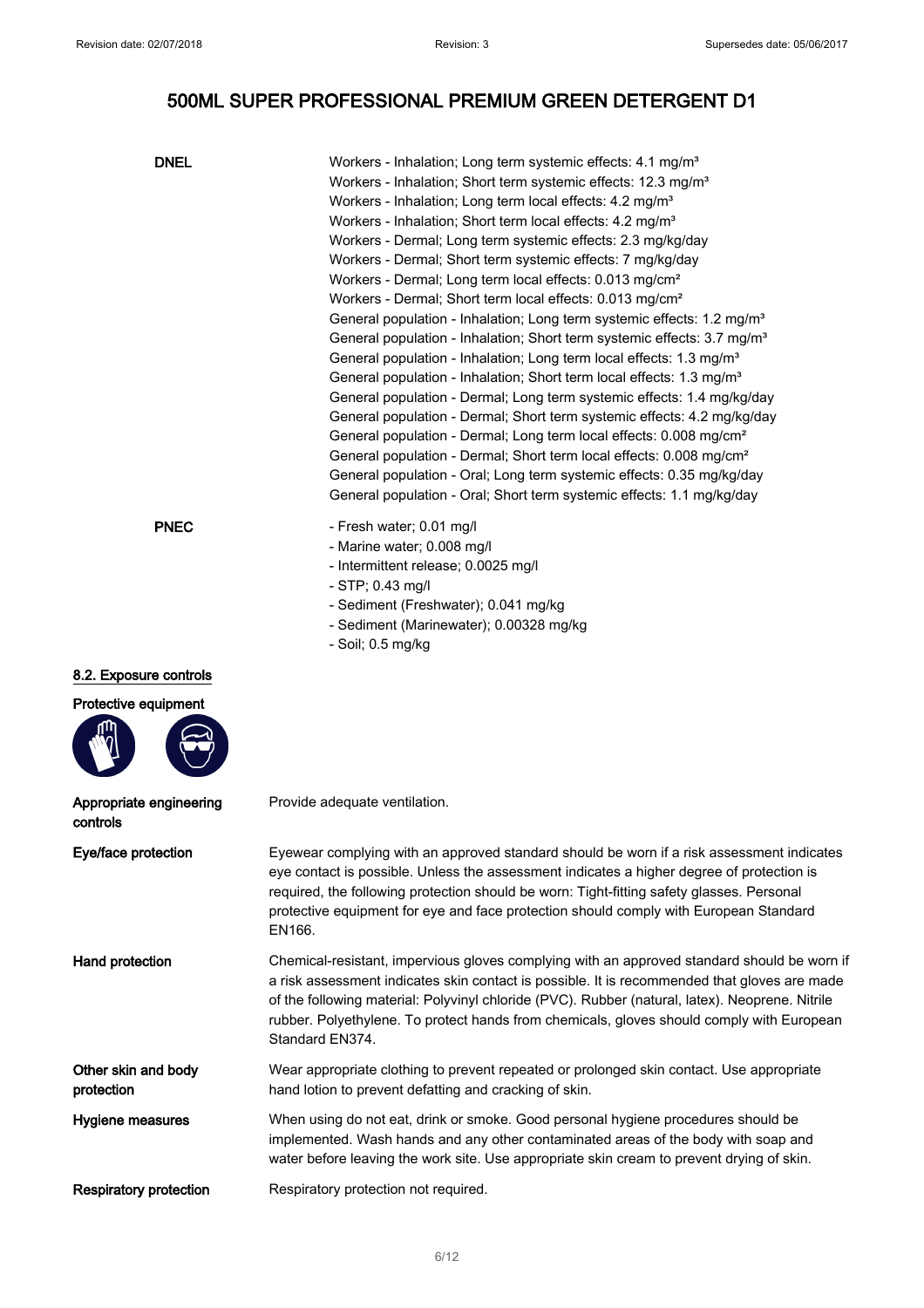$\overline{\phantom{0}}$ 

| Environmental exposure | Avoid releasing into the environment. |
|------------------------|---------------------------------------|
| controls               |                                       |

| <b>SECTION 9: Physical and Chemical Properties</b>         |                                                                                                                                    |  |
|------------------------------------------------------------|------------------------------------------------------------------------------------------------------------------------------------|--|
| 9.1. Information on basic physical and chemical properties |                                                                                                                                    |  |
| Appearance                                                 | Liquid.                                                                                                                            |  |
| Colour                                                     | Green.                                                                                                                             |  |
| Odour                                                      | Lemon.                                                                                                                             |  |
| pH                                                         | pH (concentrated solution): 6.5-8.5                                                                                                |  |
| <b>Relative density</b>                                    | 1.020-1.040 @ 20°C                                                                                                                 |  |
| Solubility(ies)                                            | Soluble in water.                                                                                                                  |  |
| <b>Viscosity</b>                                           | 800-1500 cP, s @ 20°C                                                                                                              |  |
| <b>Explosive properties</b>                                | There are no chemical groups present in the product that are associated with explosive<br>properties.                              |  |
| Explosive under the influence<br>of a flame                | Not considered to be explosive.                                                                                                    |  |
| <b>Oxidising properties</b>                                | The mixture itself has not been tested but none of the ingredient substances meet the criteria<br>for classification as oxidising. |  |
| <b>Comments</b>                                            | Information given is applicable to the product as supplied.                                                                        |  |
| 9.2. Other information                                     |                                                                                                                                    |  |
| Other information                                          | Not relevant.                                                                                                                      |  |
| Refractive index                                           | $16 - 18$                                                                                                                          |  |
| <b>SECTION 10: Stability and reactivity</b>                |                                                                                                                                    |  |
| 10.1. Reactivity                                           |                                                                                                                                    |  |
| Reactivity                                                 | There are no known reactivity hazards associated with this product.                                                                |  |
| 10.2. Chemical stability                                   |                                                                                                                                    |  |
| <b>Stability</b>                                           | Stable at normal ambient temperatures.                                                                                             |  |
| 10.3. Possibility of hazardous reactions                   |                                                                                                                                    |  |
| Possibility of hazardous<br>reactions                      | Not applicable.                                                                                                                    |  |
| 10.4. Conditions to avoid                                  |                                                                                                                                    |  |
| <b>Conditions to avoid</b>                                 | Avoid exposure to high temperatures or direct sunlight.                                                                            |  |
| 10.5. Incompatible materials                               |                                                                                                                                    |  |
| Materials to avoid                                         | No specific material or group of materials is likely to react with the product to produce a<br>hazardous situation.                |  |
| 10.6. Hazardous decomposition products                     |                                                                                                                                    |  |
| Hazardous decomposition<br>products                        | No known hazardous decomposition products.                                                                                         |  |
|                                                            |                                                                                                                                    |  |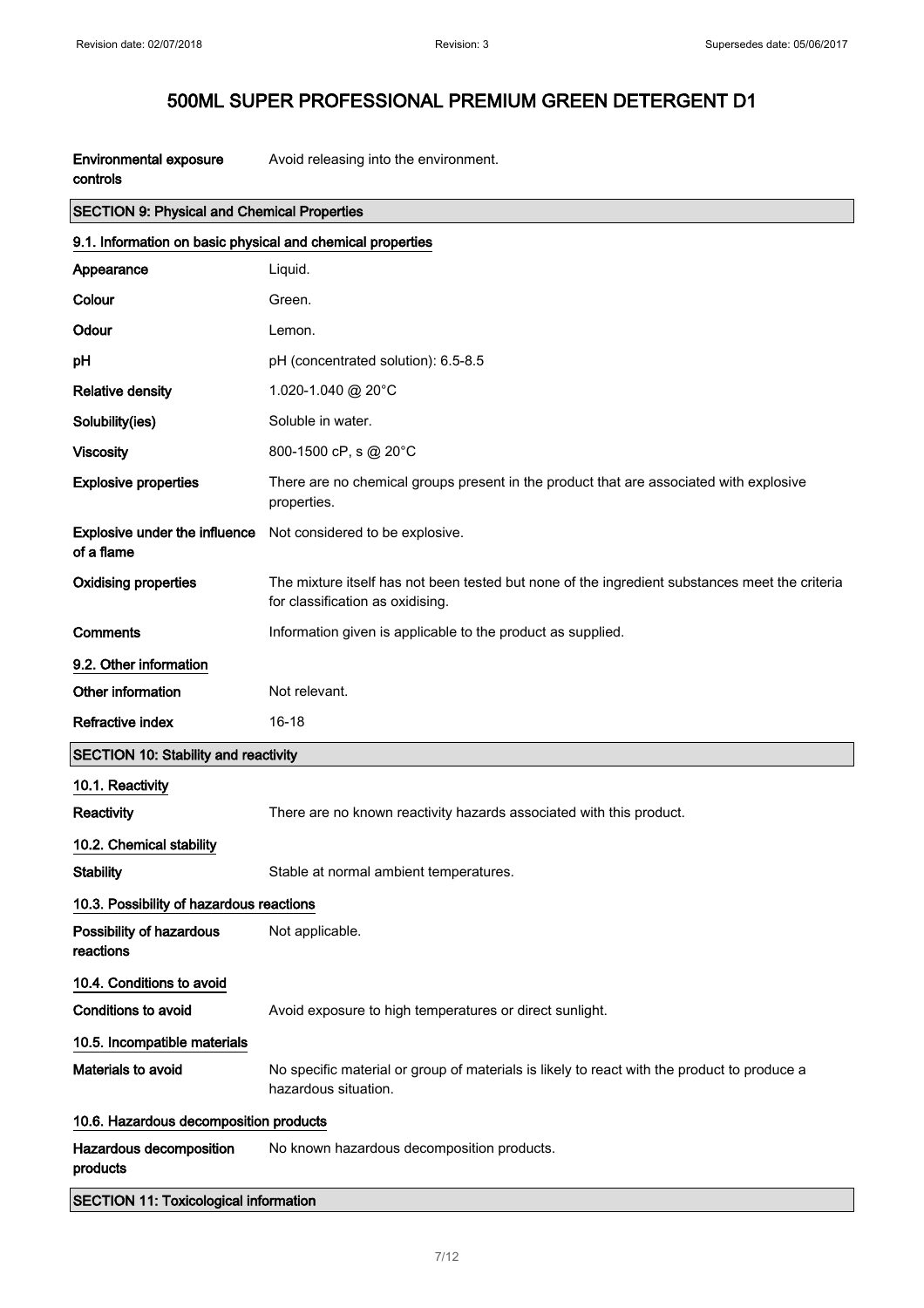# Toxicological effects Information given is based on data of the components and of similar products. Acute toxicity - oral Notes (oral LD<sub>so</sub>) Based on available data the classification criteria are not met. Acute toxicity - dermal Notes (dermal LD<sub>so</sub>) Calculation method. Based on available data the classification criteria are not met. Acute toxicity - inhalation Notes (inhalation LC<sub>50</sub>) Based on available data the classification criteria are not met. Skin corrosion/irritation Skin corrosion/irritation Based on available data the classification criteria are not met. Serious eye damage/irritation Serious eye damage/irritation Irritation of eyes is assumed. Calculation method. Respiratory sensitisation Respiratory sensitisation Based on available data the classification criteria are not met. Skin sensitisation **Skin sensitisation** Based on available data the classification criteria are not met. Germ cell mutagenicity Genotoxicity - in vitro **Does not contain any substances known to be mutagenic. Carcinogenicity** Carcinogenicity **Does not contain any substances known to be carcinogenic.** Reproductive toxicity Reproductive toxicity - fertility Does not contain any substances known to be toxic to reproduction. Specific target organ toxicity - single exposure STOT - single exposure Not classified as a specific target organ toxicant after a single exposure. Specific target organ toxicity - repeated exposure STOT - repeated exposure Not classified as a specific target organ toxicant after repeated exposure. General information This product has low toxicity. Ingestion **May cause irritation.** Symptoms following overexposure may include the following: Stomach pain. Nausea, vomiting. Diarrhoea. Skin contact Skin irritation should not occur when used as recommended. Prolonged or repeated exposure may cause the following adverse effects: Irritation. Redness. Dryness and/or cracking. Mild dermatitis, allergic skin rash. Eye contact **Inter Irritating to eyes. May cause serious eye damage. Severe irritation, burning, tearing and** blurred vision. Corneal damage. Toxicological information on ingredients. C12-14-ALKYL ETHER SULFATES

#### 11.1. Information on toxicological effects

Acute toxicity - oral

Acute toxicity oral (LD<sub>50</sub> mg/kg) 4,100.0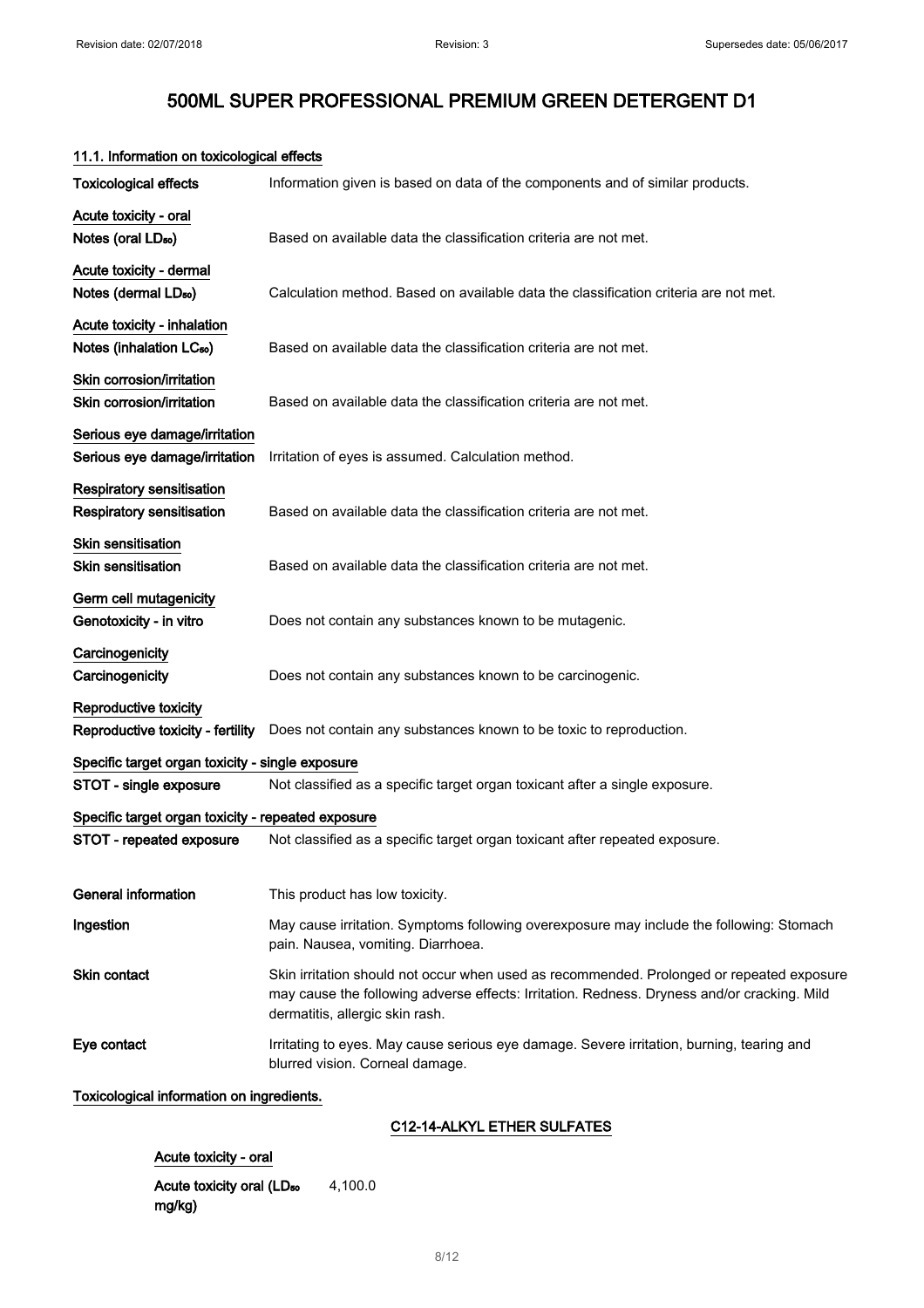| <b>Species</b>                                            | Rat                                                                     |
|-----------------------------------------------------------|-------------------------------------------------------------------------|
| ATE oral (mg/kg)                                          | 4,100.0                                                                 |
| Acute toxicity - dermal                                   |                                                                         |
| Acute toxicity dermal (LD <sub>50</sub> 2,001.0<br>mg/kg) |                                                                         |
| <b>Species</b>                                            | Rat                                                                     |
| ATE dermal (mg/kg)                                        | 2,001.0                                                                 |
|                                                           | AMINES, C12-14 -ALKYLDIMETHYL, N-OXIDES                                 |
| Acute toxicity - oral                                     |                                                                         |
| Acute toxicity oral (LD <sub>50</sub><br>mg/kg)           | 1,064.0                                                                 |
| <b>Species</b>                                            | Rat                                                                     |
| ATE oral (mg/kg)                                          | 1,064.0                                                                 |
| Acute toxicity - dermal                                   |                                                                         |
| Acute toxicity dermal (LD <sub>50</sub> 2,000.1<br>mg/kg) |                                                                         |
| <b>Species</b>                                            | Rat                                                                     |
| ATE dermal (mg/kg)                                        | 2,000.1                                                                 |
| Skin corrosion/irritation                                 |                                                                         |
| Skin corrosion/irritation                                 | Irritating to skin.                                                     |
| Serious eye damage/irritation                             |                                                                         |
| Serious eye<br>damage/irritation                          | Causes serious eye irritation.                                          |
| <b>Skin sensitisation</b>                                 |                                                                         |
| Skin sensitisation                                        | Not sensitising.                                                        |
| Carcinogenicity                                           |                                                                         |
| Carcinogenicity                                           | Based on available data the classification criteria are not met.        |
| <b>SECTION 12: Ecological Information</b>                 |                                                                         |
| Ecotoxicity                                               | Harmful to aquatic life with long lasting effects.                      |
| 12.1. Toxicity                                            |                                                                         |
| <b>Toxicity</b>                                           | The product contains a substance which is harmful to aquatic organisms. |
| Ecological information on ingredients.                    |                                                                         |
|                                                           | AMINES, C12-14 - ALKYLDIMETHYL, N-OXIDES                                |
| <b>Toxicity</b>                                           | Very toxic to aquatic organisms. Supplier's information.                |

Acute aquatic toxicity

**LE(C)**so 0.1 < L(E)C50 ≤ 1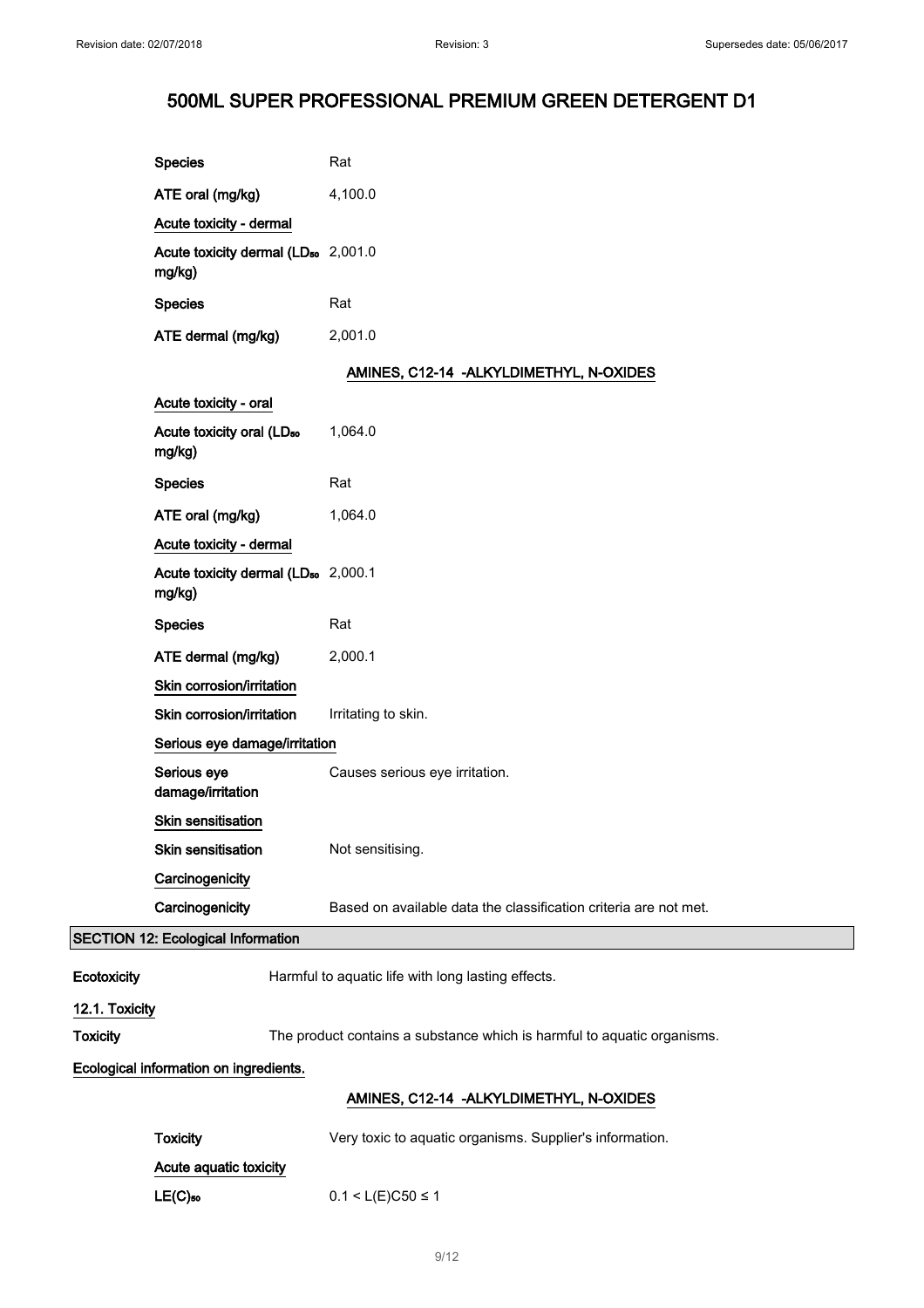| M factor (Acute)                            | 1                                                                                    |
|---------------------------------------------|--------------------------------------------------------------------------------------|
| Acute toxicity - fish                       | LC <sub>50</sub> , 96 hours: 2.67 mg/l, Freshwater fish<br>Supplier's information.   |
| Acute toxicity - aquatic<br>invertebrates   | LC <sub>50</sub> , 48 hours: 3.1 mg/l, Daphnia magna                                 |
| Acute toxicity - aquatic<br>plants          | Supplier's information.<br>EC <sub>50</sub> , 72 hours: 0.146 mg/l, Freshwater algae |
| Chronic aquatic toxicity                    |                                                                                      |
| Chronic toxicity - fish early<br>life stage | Supplier's information.<br>NOEC, 302 days: 0.42 mg/l, Freshwater fish                |
| Chronic toxicity - aquatic<br>invertebrates | Supplier's information.<br>NOEC, 21 days: 0.7 mg/l, Daphnia magna                    |

#### 12.2. Persistence and degradability

Persistence and degradability There are no data on the degradability of this product. The surfactant(s) contained in this product complies(comply) with the biodegradability criteria as laid down in Regulation (EC) No. 648/2004 on detergents. Data to support this assertion are held at the disposal of the competent authorities of the Member States and will be made available to them at their direct request, or at the request of a detergent manufacturer.

#### Ecological information on ingredients.

#### AMINES, C12-14 -ALKYLDIMETHYL, N-OXIDES

Biodegradation The substance is readily biodegradable.

12.3. Bioaccumulative potential

Bioaccumulative potential No data available on bioaccumulation.

Ecological information on ingredients.

#### AMINES, C12-14 -ALKYLDIMETHYL, N-OXIDES

Bioaccumulative potential No information available.

#### 12.4. Mobility in soil

Mobility The product is water-soluble and may spread in water systems.

#### Ecological information on ingredients.

#### AMINES, C12-14 -ALKYLDIMETHYL, N-OXIDES

Mobility The product is soluble in water.

#### 12.5. Results of PBT and vPvB assessment

Results of PBT and vPvB assessment This product does not contain any substances classified as PBT or vPvB.

Ecological information on ingredients.

#### AMINES, C12-14 -ALKYLDIMETHYL, N-OXIDES

Results of PBT and vPvB This substance is not classified as PBT or vPvB according to current EU criteria. assessment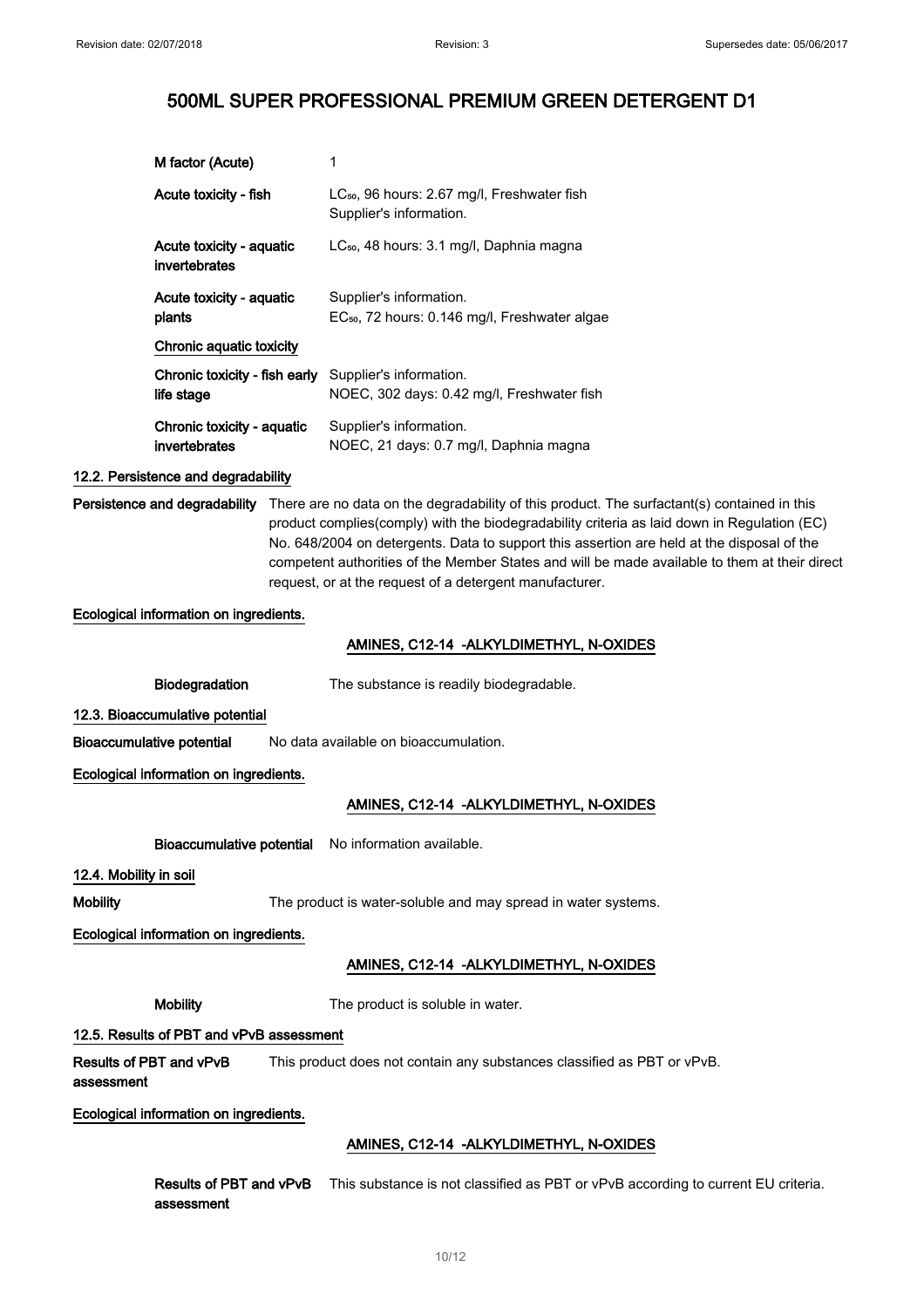| 12.6. Other adverse effects                                                                          |                                                                                                                                                                             |  |
|------------------------------------------------------------------------------------------------------|-----------------------------------------------------------------------------------------------------------------------------------------------------------------------------|--|
| Other adverse effects                                                                                | None known.                                                                                                                                                                 |  |
| Ecological information on ingredients.                                                               |                                                                                                                                                                             |  |
| AMINES, C12-14 -ALKYLDIMETHYL, N-OXIDES                                                              |                                                                                                                                                                             |  |
| Other adverse effects                                                                                | Not determined.                                                                                                                                                             |  |
| <b>SECTION 13: Disposal considerations</b>                                                           |                                                                                                                                                                             |  |
| 13.1. Waste treatment methods                                                                        |                                                                                                                                                                             |  |
| <b>General information</b>                                                                           | Do not discharge into drains or watercourses or onto the ground.                                                                                                            |  |
| <b>Disposal methods</b>                                                                              | Dispose of waste to licensed waste disposal site in accordance with the requirements of the<br>local Waste Disposal Authority. Reuse or recycle products wherever possible. |  |
| <b>SECTION 14: Transport information</b>                                                             |                                                                                                                                                                             |  |
| General                                                                                              | The product is not covered by international regulations on the transport of dangerous goods<br>(IMDG, IATA, ADR/RID).                                                       |  |
| 14.1. UN number                                                                                      |                                                                                                                                                                             |  |
| Not applicable.                                                                                      |                                                                                                                                                                             |  |
| 14.2. UN proper shipping name                                                                        |                                                                                                                                                                             |  |
| Not applicable.                                                                                      |                                                                                                                                                                             |  |
| 14.3. Transport hazard class(es)                                                                     |                                                                                                                                                                             |  |
| No transport warning sign required.                                                                  |                                                                                                                                                                             |  |
| 14.4. Packing group                                                                                  |                                                                                                                                                                             |  |
| Not applicable.                                                                                      |                                                                                                                                                                             |  |
| 14.5. Environmental hazards                                                                          |                                                                                                                                                                             |  |
| Environmentally hazardous substance/marine pollutant<br>No.                                          |                                                                                                                                                                             |  |
| 14.6. Special precautions for user                                                                   |                                                                                                                                                                             |  |
| Not applicable.                                                                                      |                                                                                                                                                                             |  |
|                                                                                                      | 14.7. Transport in bulk according to Annex II of MARPOL and the IBC Code                                                                                                    |  |
| Transport in bulk according to Not applicable.<br>Annex II of MARPOL 73/78<br>and the IBC Code       |                                                                                                                                                                             |  |
| <b>SECTION 15: Regulatory information</b>                                                            |                                                                                                                                                                             |  |
| 15.1. Safety, health and environmental regulations/legislation specific for the substance or mixture |                                                                                                                                                                             |  |
| <b>National regulations</b>                                                                          | The Control of Substances Hazardous to Health Regulations 2002 (SI 2002 No. 2677) (as<br>amended).                                                                          |  |